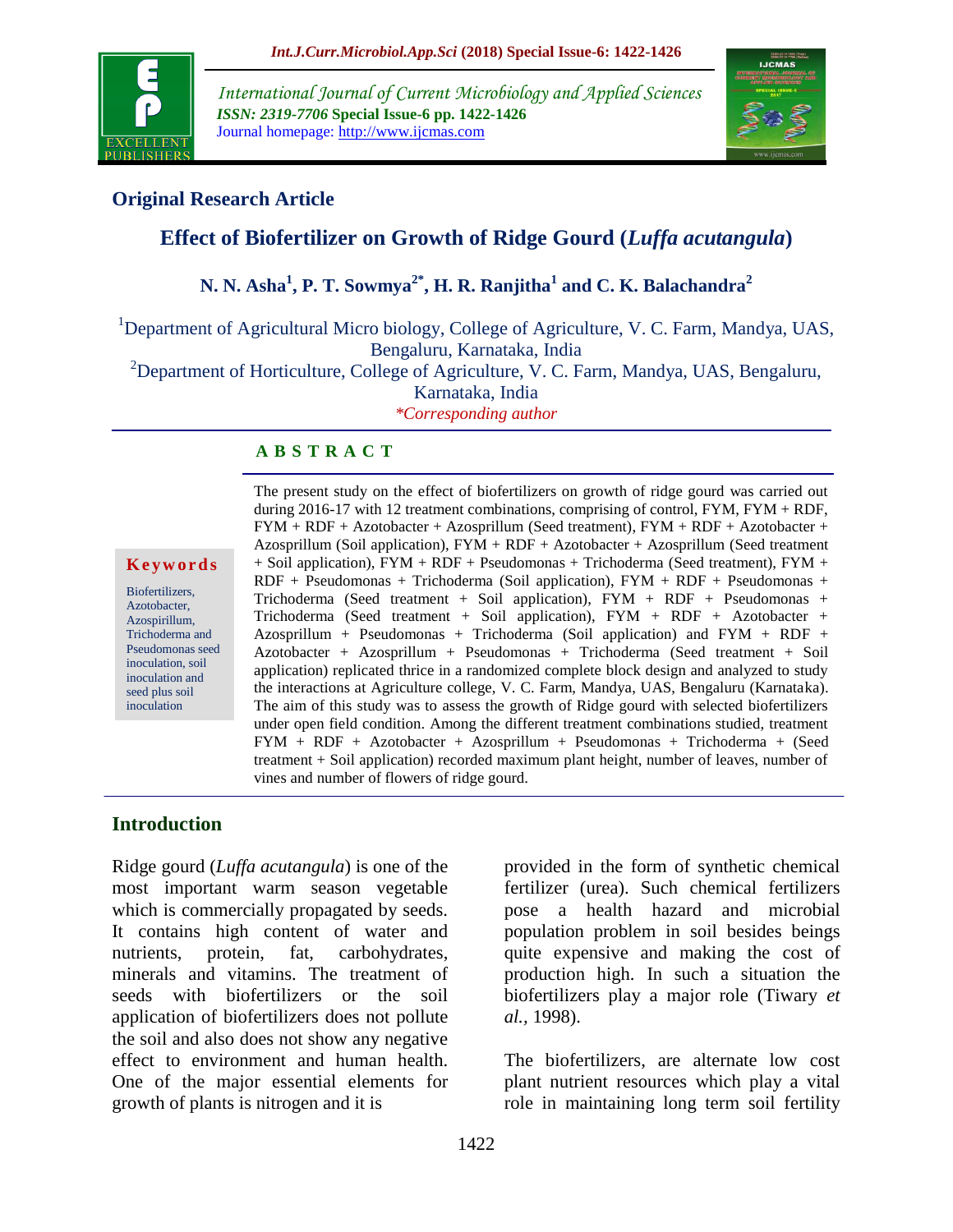substances. The Biological nitrogen fixing microorganisms significantly contribute for nitrogen addition to soil, phosphate solubilizers help in solubilize bound form of phosphorous. These beneficial microorganisms are known to secrete plant growth promoting substances (Venkateeshwarlu, 2008).

Biofertilizers are the formulation of living microorganisms, which are able to fix atmospheric nitrogen in the available form for plants either by living freely in the soil or being associated symbiotically with plants (SubbaRao, 1993). Biocontrol fungi of the genus Trichoderma fungi can utilize a variety of nutrient sources are able to effectively degrade some of them (Harmametal, 2004) biofertilizers function as key player in sustainable agriculture by improving soil fertility, plant tolerance and crop productivity current soil management strategies are mainly dependent on inorganic chemical-based fertilizers, which caused a serious threat to human health and environment. The exploitation of beneficial microbes as biofertilizers has become paramount importance in agriculture sector for their potential role in food safety and sustainable crop production.

#### **Materials and Methods**

The present investigation was conducted during January –April 2017 at the Department of Horticulture and Department of Agricultural Microbiology, College of Agriculture, V. C Farm Mandya, UAS, Bengaluru. The experiment was conducted in open field in a randomized complete block design with three replications. Four bio fertilizers viz., Azatobacter, Azospirillum, Psuedomonas and Trichoderma were treated with seeds as well as applied to soil along with FYM and recommended dose of fertilizer. Ridge gourd

seeds are treated with above fertilizers are shade dried for 20-30 minutes and the same fertilizers were applied to the soil and mixed properly. Two seeds were sown in each pit of depth 3-5 cm at a spacing of  $30 \times 30$  cm and watered immediately. Standard cultural practices were followed during the entire crop period. Data was recorded for various growth parameters and statistically analyzed using the method of Analysis of Variances at 5% level of significance.

#### **Results and Discussion**

It is evident from the tabulated data (Table 1, 2 and 3) that the vegetative growth was significantly affected by different biofertilizers treatments. Growth parameters like higher plant height, number of leaves, number of vines and number of flowers were significantly influenced by the interaction of biofertilizers was observed under RDF + FYM + Azotobacter + Azosprillum + Pseudomonas + Trichoderma Seed treatment + Soil application  $(T_{12})$  and was par with  $RDF + FYM + Azotobacter +$ Azosprillum + Pseudomonas + Trichoderma Soil application  $(T_{11})$ . This was mainly due to better nutrient uptake by crop and synergistic activities of introduced microorganisms such as Azotobacter + Azosprillum + Pseudomonas + Trichoderma which resulted in better growth of the crop due to more photosynthesis. Perusal of  $T_{12}$ in all the table clearly indicates that the maximum plant height, number of leaves, number of vines and flowers. Another treatment  $RDF + FYM + Azotobacter +$ Azosprillum + Pseudomonas + Trichoderma (Seed treatment) which retained at par with treatment 11 (RDF + FYM + Azotobacter + Azosprillum + Pseudomonas + Trichoderma + Soil application. These results are in confirmation with the findings of Ragland Jebaraj (1989), Gurubatham *et al.,* (1989) and Balasubramani (1988).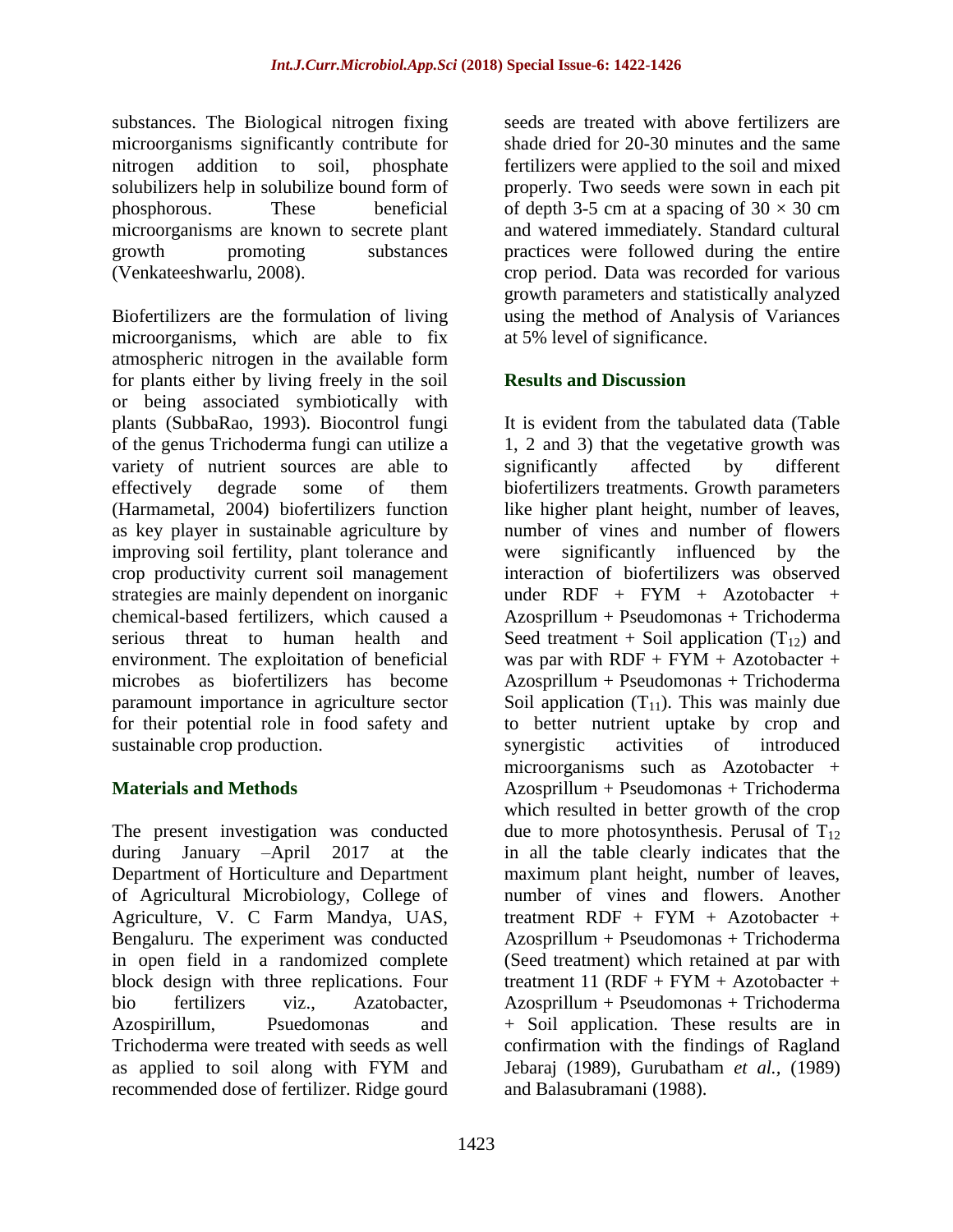|                    | <b>Treatments</b>                                              |               | <b>Plant height</b> |               |  |
|--------------------|----------------------------------------------------------------|---------------|---------------------|---------------|--|
|                    |                                                                | <b>20 DAP</b> | <b>40 DAP</b>       | <b>60 DAP</b> |  |
| T1                 | Control                                                        | 17.00         | 20.67               | 39.00         |  |
| T <sub>2</sub>     | <b>FYM</b>                                                     | 15.00         | 20.67               | 35.33         |  |
| T <sub>3</sub>     | $FYM + RDF$                                                    | 16.33         | 30.67               | 40.33         |  |
| T <sub>4</sub>     | $FYM + RDF + Azotobacter + Azosprillum(Seed treatment)$        | 16.33         | 33.67               | 45.00         |  |
| T <sub>5</sub>     | $FYM + RDF + Azotobacter + Azosprillum(Soil application)$      | 17.00         | 34.33               | 50.00         |  |
|                    | $FYM + RDF + Azotobacter + Azosprillum(Seed treatment + Soil$  |               |                     |               |  |
| T <sub>6</sub>     | application)                                                   | 16.67         | 39.67               | 55.00         |  |
| T7                 | $FYM + RDF + Pseudomonas + Trichoderma(Seed treatment)$        | 15.00         | 42.67               | 60.33         |  |
| T <sub>8</sub>     | $FYM + RDF + Pseudomonas + Trichoderma(Soil application)$      | 17.67         | 42.33               | 65.33         |  |
|                    | $T9 = FYM + RDF + Pseudomonas + Trichoderma$ (Seed treatment + |               |                     |               |  |
| T <sub>9</sub>     | Soil application)                                              | 18.00         | 42.67               | 70.33         |  |
|                    | $FYM + RDF + Azotobacter + Azosprillum + Pseudomonas +$        |               |                     |               |  |
| T <sub>10</sub>    | Trichoderma(Seed treatment)                                    | 18.00         | 53.00               | 75.67         |  |
|                    | $FYM + RDF + Azotobacter + Azosprillum + Pseudomonas +$        |               |                     |               |  |
| T11                | <i>Trichoderma</i> (Soil application)                          | 18.67         | 56.67               | 80.67         |  |
|                    | $FYM + RDF + Azotobacter + Azosprillum + Pseudomonas +$        |               |                     |               |  |
| T <sub>12</sub>    | $Trichoderma$ (Seed treatment + Soil application)              | 20.67         | 59.33               | 86.00         |  |
| S. Em <sub>±</sub> |                                                                | 1.14          | 1.00                | 1.14          |  |
| CD@5%              |                                                                | 2.28          | 2.92                | 3.35          |  |

## **Table.1** Effect of biofertilizers on plant height of ridge gourd at 20, 40 and 60 DAS

## **Table.2** Effect of biofertilizer on number of leaves per plant at 20, 40, 60 DAS

|                    | <b>Treatments</b>                                             | Number of leaves per plant |            |               |
|--------------------|---------------------------------------------------------------|----------------------------|------------|---------------|
|                    |                                                               | <b>20</b>                  | 40         | <b>60 DAP</b> |
|                    |                                                               | <b>DAP</b>                 | <b>DAP</b> |               |
| T <sub>1</sub>     | Control                                                       | 5.33                       | 16.00      | 26.00         |
| T <sub>2</sub>     | <b>FYM</b>                                                    | 7.33                       | 17.67      | 28.33         |
| T <sub>3</sub>     | $FYM + RDF$                                                   | 8.00                       | 18.00      | 28.33         |
| T <sub>4</sub>     | $FYM + RDF + Azotobacter + Azosprillum(Seed treatment)$       | 8.00                       | 19.00      | 28.67         |
| T <sub>5</sub>     | $FYM + RDF + Azotobacter + Azosprillum(Soil application)$     | 9.00                       | 16.67      | 29.67         |
|                    | $FYM + RDF + Azotobacter + Azosprillum(Seed treatment + Soil$ |                            |            |               |
| T <sub>6</sub>     | application)                                                  | 6.67                       | 17.33      | 31.00         |
| T7                 | $FYM + RDF + Pseudomonas + Trichoderma(Seed treatment)$       | 7.33                       | 18.00      | 31.33         |
| T <sub>8</sub>     | $FYM + RDF + Pseudomonas + Trichoderma(Soil application)$     | 7.33                       | 20.67      | 37.33         |
|                    | $T9 = FYM + RDF + Pseudomonas + Trichoderma$ (Seed treatment  |                            |            |               |
| T <sub>9</sub>     | + Soil application)                                           | 7.33                       | 22.00      | 37.67         |
|                    | $FYM + RDF + Azotobacter + Azosprillum + Pseudomonas +$       |                            |            |               |
| T10                | Trichoderma(Seed treatment)                                   | 7.67                       | 24.00      | 40.00         |
|                    | $FYM + RDF + Azotobacter + Azosprillum + Pseudomonas +$       |                            |            |               |
| <b>T11</b>         | Trichoderma(Soil application)                                 | 8.33                       | 29.00      | 41.00         |
|                    | $FYM + RDF + Azotobacter + Azosprillum + Pseudomonas +$       |                            |            |               |
| T <sub>12</sub>    | Trichoderma(Seed treatment + Soil application)                | 8.33                       | 32.33      | 44.33         |
| S. Em <sub>±</sub> |                                                               | 1.14                       | 0.54       | 0.80          |
| CD@5%              |                                                               | 2.28                       | 1.57       | 2.36          |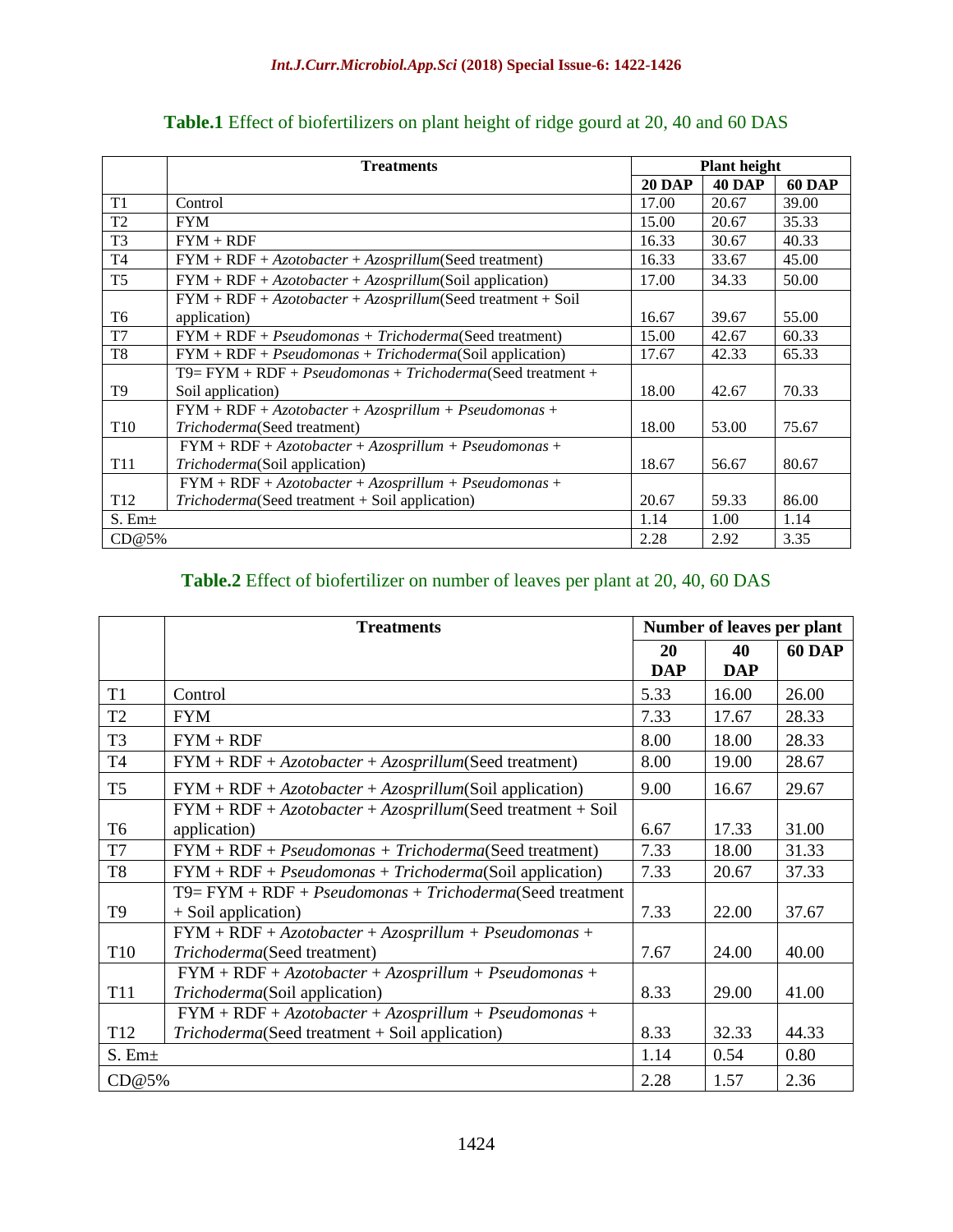|                   |                                                               | Number of       | <b>Number of flowers</b> |
|-------------------|---------------------------------------------------------------|-----------------|--------------------------|
|                   | <b>Treatments</b>                                             | vines per plant | per plant                |
| T1                | Control                                                       | 1.67            | 1.67                     |
| T <sub>2</sub>    | <b>FYM</b>                                                    | 2.33            | 2.33                     |
| T <sub>3</sub>    | $FYM + RDF$                                                   | 3.67            | 3.00                     |
| T <sub>4</sub>    | $FYM + RDF + Azotobacter + Azosprillum(Seed treatment)$       | 2.33            | 3.33                     |
| T <sub>5</sub>    | $FYM + RDF + Azotobacter + Azosprillum(Soil application)$     | 2.33            | 2.67                     |
|                   | $FYM + RDF + Azotobacter + Azosprillum(Seed treatment + Soil$ |                 |                          |
| T6                | application)                                                  | 1.67            | 2.67                     |
| T7                | $FYM + RDF + Pseudomonas + Trichoderma(Seed treatment)$       | 3.33            | 3.67                     |
| T8                | $FYM + RDF + Pseudomonas + Trichoderma(Soil application)$     | 2.33            | 4.00                     |
|                   | $FYM + RDF + Pseudomonas + Trichoderma(Seed treatment + Soil$ |                 |                          |
| T9                | application)                                                  | 3.67            | 4.33                     |
| T1                | $FYM + RDF + Azotobacter + Azosprillum + Pseudomonas +$       |                 |                          |
| $\overline{0}$    | Trichoderma(Seed treatment)                                   | 3.33            | 3.33                     |
| T1                | $FYM + RDF + Azotobacter + Azosprillum + Pseudomonas +$       |                 |                          |
|                   | Trichoderma(Soil application)                                 | 4.33            | 4.33                     |
| T1                | $FYM + RDF + Azotobacter + Azosprillum + Pseudomonas +$       |                 |                          |
| 2                 | $Trichoderma$ (Seed treatment + Soil application)             | 5.33            | 5.67                     |
| S.Em <sub>±</sub> |                                                               | 040             | 0.45                     |
|                   | CD@5%                                                         | 1.17            | 1.33                     |

**Table.3** Effect of biofertilizers on number of vines and number of flowers per plant at 30 DAS in ridge gourd

In Treatment12, the combination of RDF  $+$ FYM + Azotobacter + Azosprillum + Pseudomonas + Trichoderma Seed treatment + Soil application resulted in highest plant height, number of leaves, number of vines and number of flowers. It is noticed that the treatment led to improved uptake of nitrogen, phosphorus and potassium. In treatment  $T_7$  [FYM + RDF + Pseudomonas  $+$  Trichoderma (Seed treatment)],  $T_8$  [FYM] + RDF + Pseudomonas + Trichoderma (Soil application)],  $T_9$  [FYM + RDF + Pseudomonas + Trichoderma (Seed treatment + Soil application)],  $T_{10}$  [FYM + RDF + Pseudomonas + Trichoderma (Seed treatment + Soil application)],  $T_{11}$  [FYM + RDF + Azotobacter + Azosprillum + Pseudomonas + Trichoderma(Soil application)],  $T_{12}$  [FYM + RDF + Azotobacter + Azosprillum + Pseudomonas + Trichoderma (Seed treatment + Soil application)] combination of Azotobacter and other biofertilizers resulted in approximate values in all plant height,

number of leaves, number of vines and number of flowers. This discovers strains of Azotobacter and Azospirillum, are effective in nitrogen fixation and processing genetic information for cube ring pathogens of crop plants, synthesis of plant growth promoting hormones and proteins, enzymes and other factors that improve uptake of essential nutrients by plants utilized in farming this was also confirmed by Pandey and kumar (1989). No biofetilizers are applied in Treatment 1(control) this results in low growth rate in plant height and also in yield when compared to other treatments. From this study, we can conclude that the application of biofertilizers can save up to 30-35% chemical fertilizers usage which also reduces the cost.

#### **References**

Balasubramani, P 1988. Studies on the effect of Azospirillum and nitrogen on growth and yield of bhendi